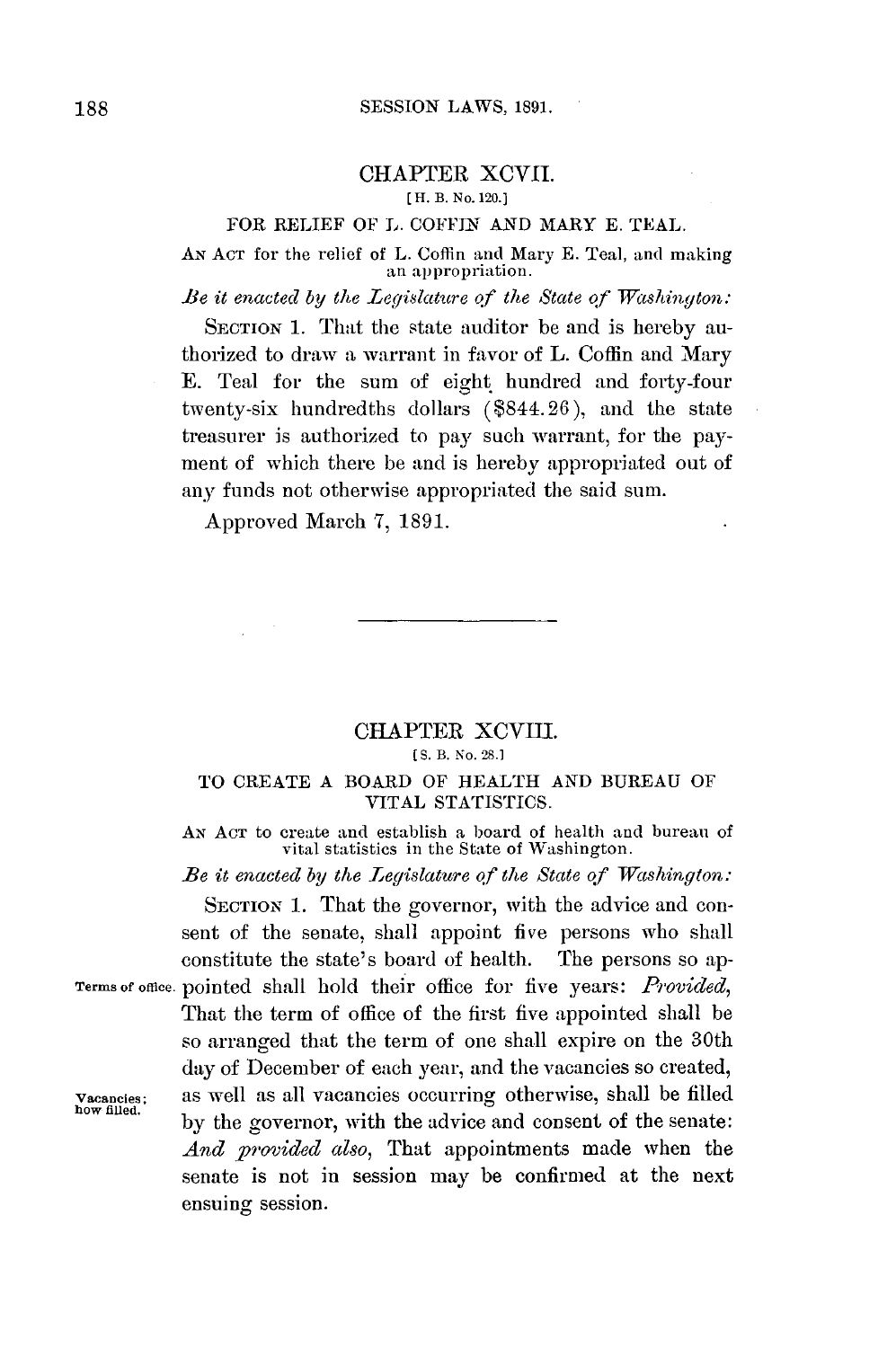SEC. 2. The state board of health shall have the general  $\frac{u_{\text{t}}}{v_{\text{over}}}$  and  $\frac{u_{\text{t}}}{v_{\text{over}}}$  and  $\frac{u_{\text{t}}}{v_{\text{over}}}$  board. supervision of the interests of the health and life of the citizens of the state, they shall have authority to make such rules and regulations and such sanitary investigations as they may, from time to time, deem necessary for the preservation or improvement of public health; and it shall be the duty of all police officers, sheriffs and constables, all county officers and employés of the state, to enforce such rules and regulations so far as the efficiency and success of the board may depend upon their official cooperation.

**SEC. 3.** The board of health shall have supervision of the state system of registration of births and deaths, as hereinafter provided. They shall recommend such forms and such legislation as shall be necessary for the thorough registration of vital and mortuary statistics throughout the state. The secretary of the board shall be the superintendent of such registration, and shall keep well bound record books in which shall **be** tabulated the reports made to the state board **by** the county auditor, as hereinafter provided. He shall keep an accurate account of **all** moneys received for certificates issued, for fines and all other sources. He shall pay at the end of each month all money on hand to the state treasurer for the credit of the state board of health.

SEC. 4. It shall be the duty of all physicians, accoucheurs  $\frac{D_{\text{tity of physical}}}{D_{\text{class, according to the}}}$ and midwives in this state to register their names and post- wives. office address with the county auditor of the county where they reside, within ninety days after the passage of this act; and said physicians, accoucheurs and midwives shall be required, under penalty of ten dollars, to be recovered in any court of competent jurisdiction in the state, at suit of the county auditor, to report to the county auditor within thirty days from the date of their occurrence all births and deaths which may come under their supervision, with a certificate of the cause of death, and such correlative facts as the board may require, in the blank forms to be provided and furnished **by** the county auditor.

**SEC. 5.** Where any birth or death shall take place, no **Births and deaths must be** physician, accoucheur or midwife being in attendance, the reported to same shall **be** reported to the county auditor within thirty **tors.**

**189**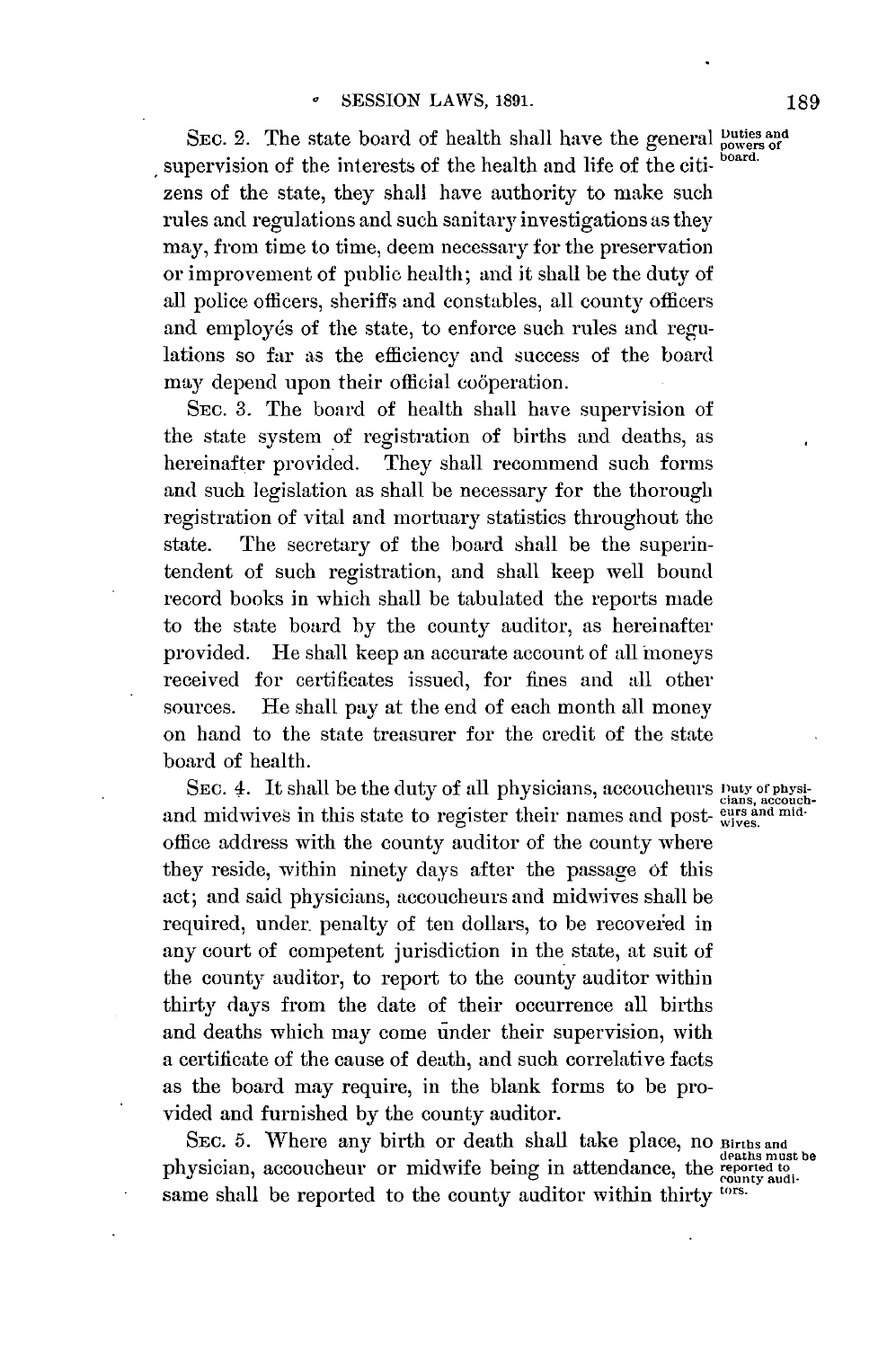days from the date of their occurrence, with the supposed. cause of death, **by** the parent or, if none, **by** the nearest of kin, not a minor, or if none, **by** the resident householder where the death shall occur, under penalty as provided in the preceding section of this act.

SEC. **6.** The coroners of the several counties shall be required to report to the county auditor all cases of deaths which may come under their supervision, with the cause and mode of death, etc., as per forms to be provided and furnished **by** the county auditor, under penalty as provided in section four of this act.

**SEC. 7. All** moneys recovered under the penalties herein provided shall be appropriated to a special fund for the carrying out of the objects of this law.

County auditors **SEC. 8. The county auditor of the several counties in** must keep a record.<br>
this state shall be required to keep a record book for the registration of the names and postoffice addresses of physicians, accoucheurs and midwives, to be known as a register of physicians and accoucheurs. Shall also keep a book for registering all births, to be known as a birth register, and also shall keep a book to register all deaths, to be known as a death register, and all the births and deaths so registered shall be transcribed quarterly, in alphabetical order, into books to be known as the permanent record of births and the permanent record of deaths. He shall also keep a book to be known as the marriage statistic record, in which shall be recorded all the statistical information prescribed **by** the state board. Said books shall always be open for inspection, and said county auditor shall be re-Report of mar- quired to render a full and complete report of all marriage riage statistics. statistics, births and deaths to the secretary of the board of health quarterly, and at such other times as the secretary of the board may direct.

board.

Meetings of **SEC. 9.** The first meeting of the board shall **be** within fifteen day after their appointment, and thereafter in Jan nary and June of each year, and at such other time as the board shall deem expedient. The meeting in January of each year shall be at the capital. **A** majority shall constitute a quorum. They shall choose one of their number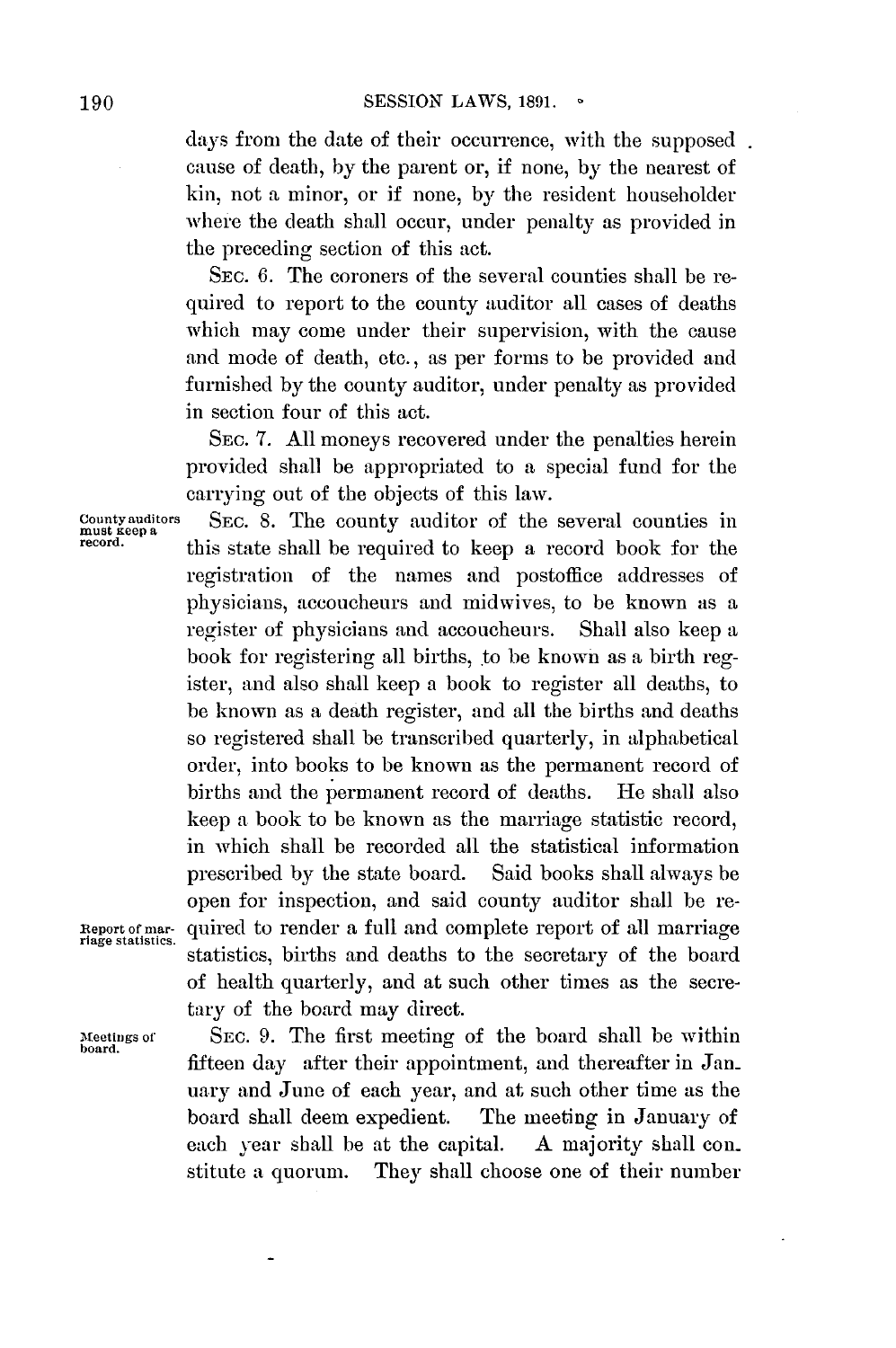to be president, and they may adopt rules and by-laws for their government, subject to the provisions of this act.

SEC. 10. They shall elect a secretary who shall perform Secretary of the duties prescribed **by** the board, and **by** this act he shall receive a salary of twelve hundred dollars per annum. He shall also receive his expenses incurred in the performance of his official duties. The other members of the board shall receive no compensation for their services, but their traveling and other expenses while employed on business of the board shall be paid. The president of the board shall quarterly certify the amount due the secretary as salary, and all other accounts due, and on presentation of his certificate the auditor of state shall draw his warrant on the treasurer for the amount.

SEC. 11. It shall be the duty of the board of health to Annual report. make an annual report, through their secretary or otherwise, in writing, to the governor of the state on or before the first of January of each year, and such reports shall include so much of the proceedings of the board and such information concerning vital statistics, such knowledge respecting diseases, and such instructions on the subject, as may be thought useful **by** the board for the dissemination among the people, with suggestions as to legislative action as they may deem necessary.

**SEC.** 12. The secretary **of** the state shall furnish to each county auditor the necessary books for record, and blank certificates in book form, which certificates the county auditor shall furnish to each physician practicing in his county.

SEC. 13. The sum of five thousand  $(\$5,000)$  dollars, or Appropriation. so much thereof as may be necessary, is hereby appropriated to pay the salary **of** the secretary and the expenses of the board, meet the contingent expenses of the office of the secretary and all costs for printing, which together shall not exceed the sum hereby appropriated. Said expenses shall be certified and paid in the same manner as the salary of the secretary.

**SEC.** 14. The secretary of the state shall provide room suitable for the meetings of the board and office room for the secretary.

**SEC. 15.** The state board of health shall take cognizance